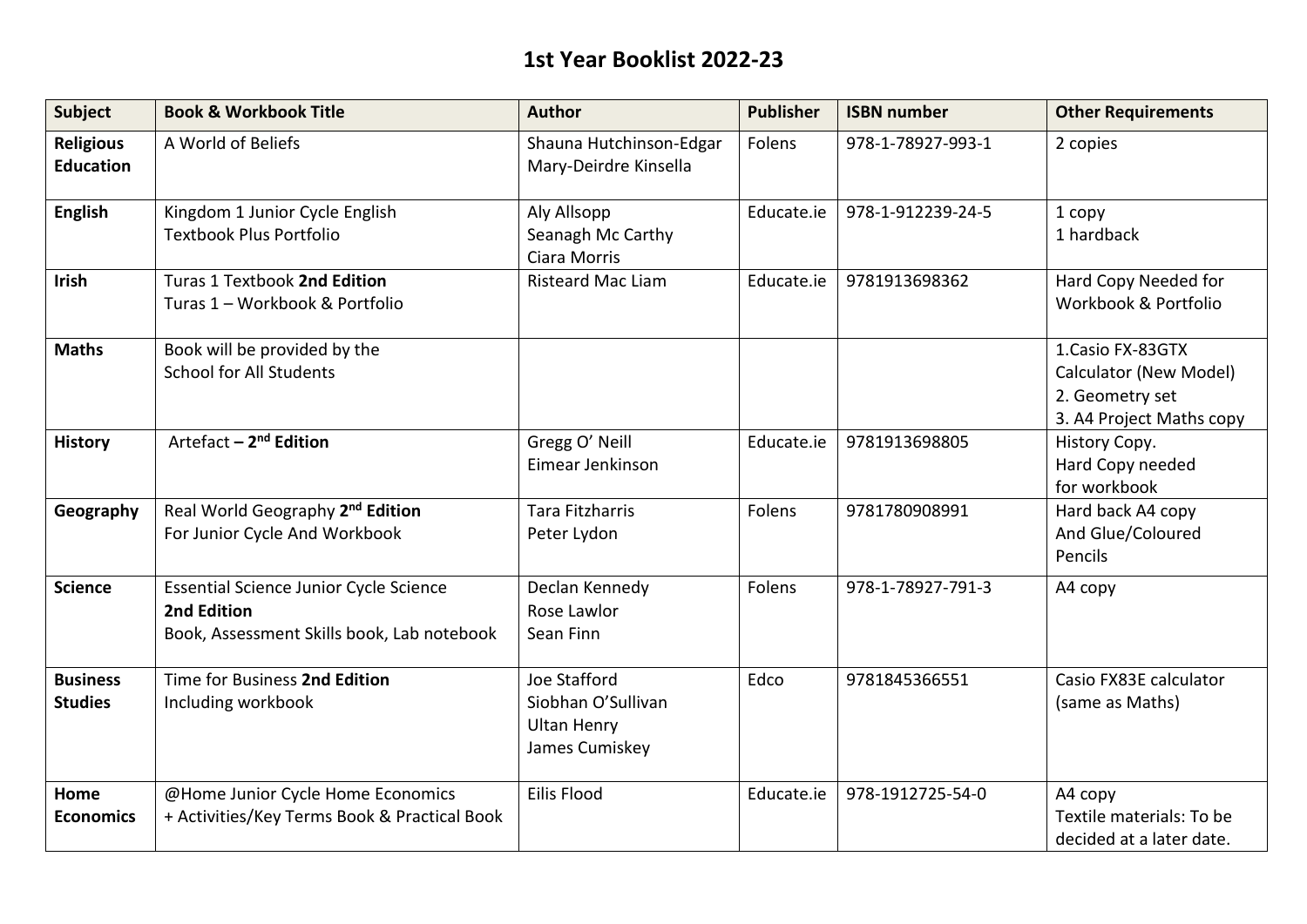| <b>Music</b>       | Maestro                                                                              | Nathan Barrett        | Educate.ie       | 9781913698317    | A4 Ring Binder                |
|--------------------|--------------------------------------------------------------------------------------|-----------------------|------------------|------------------|-------------------------------|
|                    |                                                                                      |                       |                  |                  | A4 Music                      |
|                    |                                                                                      |                       |                  |                  | Manuscript                    |
|                    |                                                                                      |                       |                  |                  | Pencil                        |
| German             | Alles Klar, Junior Cycle German Plus                                                 | Declan Webb           | Educate.ie       | 10: 1912725606   | 2 Copies                      |
|                    | Portfolio and CD                                                                     |                       |                  | 13:9781912725601 |                               |
| French             | Allons-y-1 2nd Edition                                                               | Lisa Bergin           | Educate.ie       | 978-1-913698-393 | A4 copy                       |
|                    | <b>Textbook Plus Portfolio</b>                                                       | Linda Fogarty         |                  |                  |                               |
| <b>Spanish</b>     | Aprendemos 1                                                                         | <b>Elaine Higgins</b> | Folens           | 978178097239     | 2 copies                      |
|                    | (Book & portfolio)                                                                   |                       |                  |                  |                               |
| <b>Visual Art</b>  | A2 Art Folder & DCW Art Pack                                                         |                       |                  |                  | An apron or shirt to protect  |
|                    | Available from Malone's or Hopkins Shop                                              |                       |                  |                  | clothing in class.            |
| <b>Technical</b>   | <b>Discover Graphics</b>                                                             | Thomas Sheppard       | Folens           | 9781789278606    | <b>Technical Graphics Kit</b> |
| <b>Graphics</b>    | Junior Cycle Graphics                                                                | Sean Costelloe        |                  |                  | Bow Compass, HB pencil,       |
|                    |                                                                                      |                       |                  |                  | 2H pencil, eraser             |
|                    |                                                                                      |                       |                  |                  | 45 degree set square          |
|                    |                                                                                      |                       |                  |                  | 60 degree set square          |
|                    |                                                                                      |                       |                  |                  | Pencil sharpener              |
|                    |                                                                                      |                       |                  |                  |                               |
| <b>Wellbeing:</b>  | A World of Wellbeing - CSPE for Junior Cycle                                         | Deirdre Murphy        | <b>Edco 2018</b> | 9781845367763    | soft back A4                  |
| <b>CSPE</b>        |                                                                                      | Jim Ryan              |                  |                  | copy                          |
| Wellbeing          | My Wellbeing Journey 1                                                               | Catherine Deegan      | Gill             | 978-07171-84626  | Soft back A4                  |
| <b>SPHE</b>        |                                                                                      | Edel O' Brien         |                  |                  | copy                          |
| <b>Wellbeing:</b>  | 1. Light A4 document folder                                                          |                       |                  |                  |                               |
| P.E.               | 2 O' Neill's navy tracksuit bottoms (school)                                         |                       |                  |                  |                               |
|                    | 3 Grey school hoodie (see uniform list for school tracksuit)                         |                       |                  |                  |                               |
|                    | 4. Gum shield and shin guards.                                                       |                       |                  |                  |                               |
|                    | 5. White polo shirt                                                                  |                       |                  |                  |                               |
| <b>Wellbeing:</b>  | A4 Documents folder for handouts for all modules. All handouts must be kept in this. |                       |                  |                  |                               |
| <b>Guidance</b>    |                                                                                      |                       |                  |                  |                               |
| <b>Other Items</b> | 1 Black Whiteboard marker                                                            |                       |                  |                  |                               |
| <b>Required</b>    | 1 Red Whiteboard marker                                                              |                       |                  |                  |                               |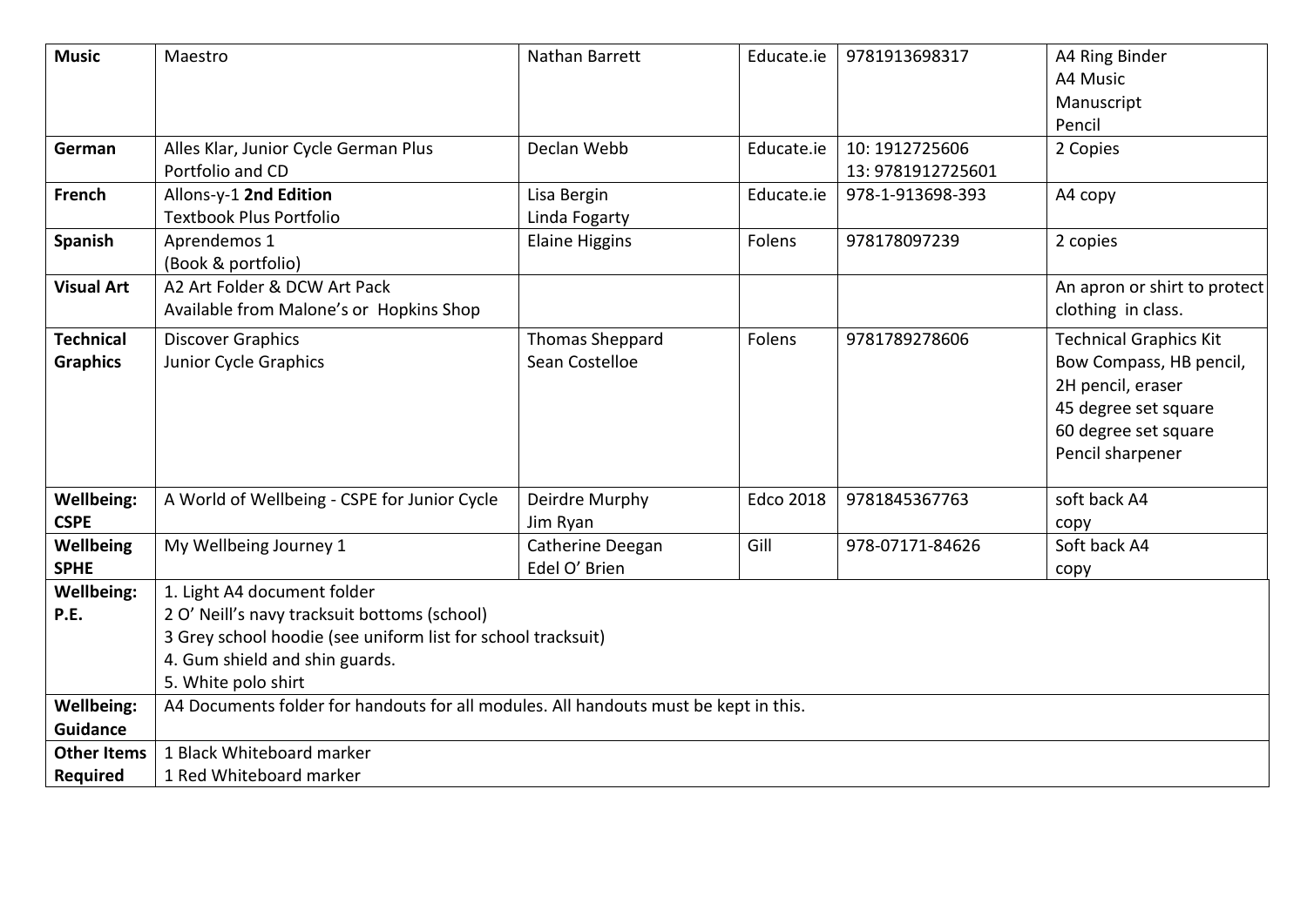# **2 nd Year Booklist 2022-23**

| <b>Subject</b>                       | <b>Book &amp; Workbook Title</b>                                                                                                                                                                                                    | <b>Author</b>                                            | <b>Publisher</b> | <b>ISBN number</b>                                                                                                                   | <b>Other Requirements</b>                                                                                     |
|--------------------------------------|-------------------------------------------------------------------------------------------------------------------------------------------------------------------------------------------------------------------------------------|----------------------------------------------------------|------------------|--------------------------------------------------------------------------------------------------------------------------------------|---------------------------------------------------------------------------------------------------------------|
| <b>Religious</b><br><b>Education</b> | A World of Beliefs                                                                                                                                                                                                                  | Shuna Hutchinson-Edgar &<br>Mary Deirdre Kinsella        | Folens           | 978-178927-993-1                                                                                                                     | 2 copies                                                                                                      |
| <b>English</b>                       | Kingdom 2<br><b>Textbook Plus Portfolio</b>                                                                                                                                                                                         | Aly Allsopp<br>Seanagh Mc Carthy<br>Ciara Morris         | Educate.ie       | 978-1-9122239-26-9                                                                                                                   | 1 copy<br>1 hardback                                                                                          |
| Irish                                | Students do not buy book until<br>September when levels are decided                                                                                                                                                                 |                                                          |                  |                                                                                                                                      |                                                                                                               |
|                                      | <b>Higher level</b><br>Turas 3: Textbook & Portfolio / Workbook<br><b>Ordinary level</b>                                                                                                                                            | <b>Risteard Mac Liam</b>                                 | Educate.ie       | 9781912239320                                                                                                                        |                                                                                                               |
|                                      | Turas 2: Textbook & Portfolio / Workbook                                                                                                                                                                                            | <b>Risteard Mac Liam</b>                                 | Educate.ie       | 9781912239290                                                                                                                        |                                                                                                               |
| <b>Maths</b>                         | <b>Connect with Maths</b><br>Higher Level Textbook & Activity Book<br>(If you are unsure about the level wait until<br>September to buy the book<br><b>Connect with Maths</b><br><b>Ordinary Level Textbook &amp; Activity Book</b> | John Mc Keon<br>Michelle Kelly<br><b>Gillian Russell</b> | Edco<br>Edco     | Textbook:<br>987-1-84536-838-8<br><b>Activity Book:</b><br>978-1-84536-866-1<br>Textbook:<br>987-84536-826-5<br><b>Activity Book</b> | For HL & OL<br>Casio fx-83GTX<br>(New Model)<br>Geometry set<br>A4 Project<br><b>Maths Copy</b><br>Log Tables |
|                                      |                                                                                                                                                                                                                                     |                                                          |                  | 978-184536-827-2                                                                                                                     |                                                                                                               |
| <b>History</b>                       | <b>History Alive</b><br>History Alive (Students Activity Book)                                                                                                                                                                      | Grainne Henry,<br>B Kennedy et Al                        | Edco<br>Edco     | 978-1-84536-780-0<br>978-1-84536-787-9                                                                                               | Copy                                                                                                          |
| Geography                            | Real World Geography For Junior Cycle<br>And Workbook - Hard Copy Needed                                                                                                                                                            | <b>Tara Fitzharris</b><br>Peter Lydon                    | Folens           | 9781780908991                                                                                                                        | <b>Hard Back</b><br>A4 copy<br>Graph Paper<br>Glue/Coloured<br>Pencils                                        |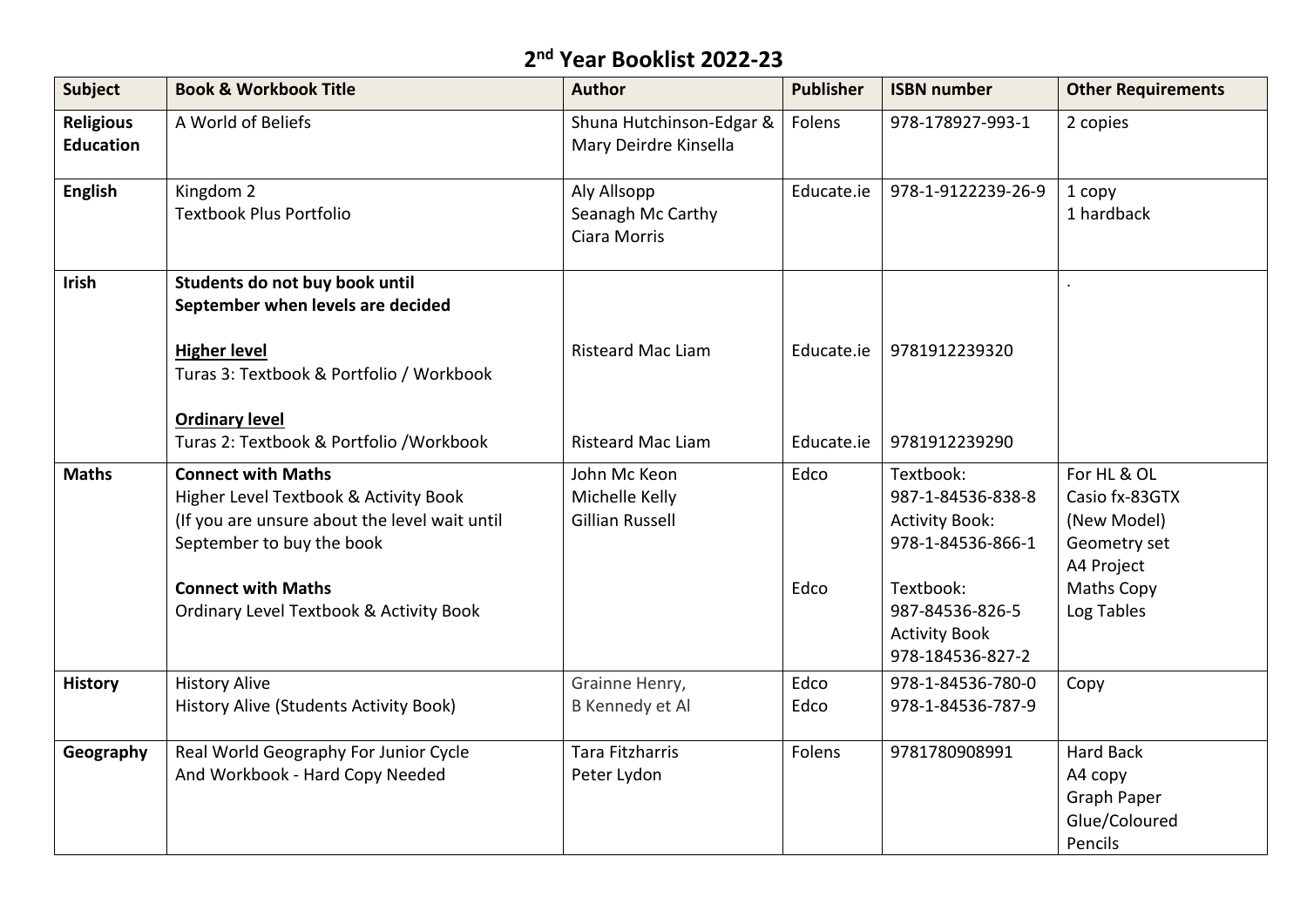| <b>Science</b>                    | Catalyst Junior Science Portfolio                                                                                                 | Patrick Dundon<br>David King<br>Maria Sheehan                                     | Educate.ie               | 10: 1910052892<br>13:9781910052891     |                                                                |
|-----------------------------------|-----------------------------------------------------------------------------------------------------------------------------------|-----------------------------------------------------------------------------------|--------------------------|----------------------------------------|----------------------------------------------------------------|
| <b>Business</b><br><b>Studies</b> | Time for Business, including workbook                                                                                             | <b>Joe Stafford</b><br>Siobhan O'Sullivan<br><b>Ultan Henry</b><br>James Cumiskey | Edco                     | 9781845366551                          | Casio FX83E<br>calculator<br>(same as Maths)                   |
| Home<br><b>Economics</b>          | @ Home Junior Cycle<br>Home Economics & Activities/Key Terms Book &<br><b>Practical Book</b>                                      | Eilis Flood                                                                       | Educate.ie               | 978-1-912725-54-0                      | A4 Copy<br>Textile materials to be<br>decided at a later date. |
| <b>Music</b>                      | Maestro                                                                                                                           | Nathan Barrett                                                                    | Educate.ie               | 978-1-913698-31-7                      | Music Manuscript,<br>Pencils, Copy                             |
| German                            | Alles Klar<br>Junior Cycle Plus Portfolio + CD                                                                                    | Declan Webb                                                                       | Educate.ie<br>Educate.ie | 10-1912725606<br>13-9781912725601      | 2 copies<br>Folder for Notes &<br>Documents                    |
| <b>French</b>                     | Allons-y-2 Textbook & Portfolio, 2 <sup>nd</sup> Edition<br>Allons-y from 1st yr -Textbook & Portfolio<br>2 <sup>nd</sup> Edition | Lisa Bergin<br>Linda Fogarty                                                      | Educate.ie               | 978-1-913698-66-9<br>978-1-913698-39-3 | <b>Hard Plastic</b><br>Document Folder<br>Folder               |
| Spanish                           | Aprendemos: Book 1 & Portfolio from 1st year<br>Aprendemos Book 2 Junior Cycle Spanish<br>& portfolio                             | <b>Elaine Higgins</b><br><b>Elaine Higgins</b>                                    | Folens<br>Folens         | 9781780907192<br>9781780909592         | 2 copies                                                       |
| <b>Visual</b><br>Art              | <b>DCW Art Pack:</b><br>available from Malone's<br>or Hopkins<br>Half Imperial folder - all can be<br>used from 1st year          |                                                                                   |                          |                                        |                                                                |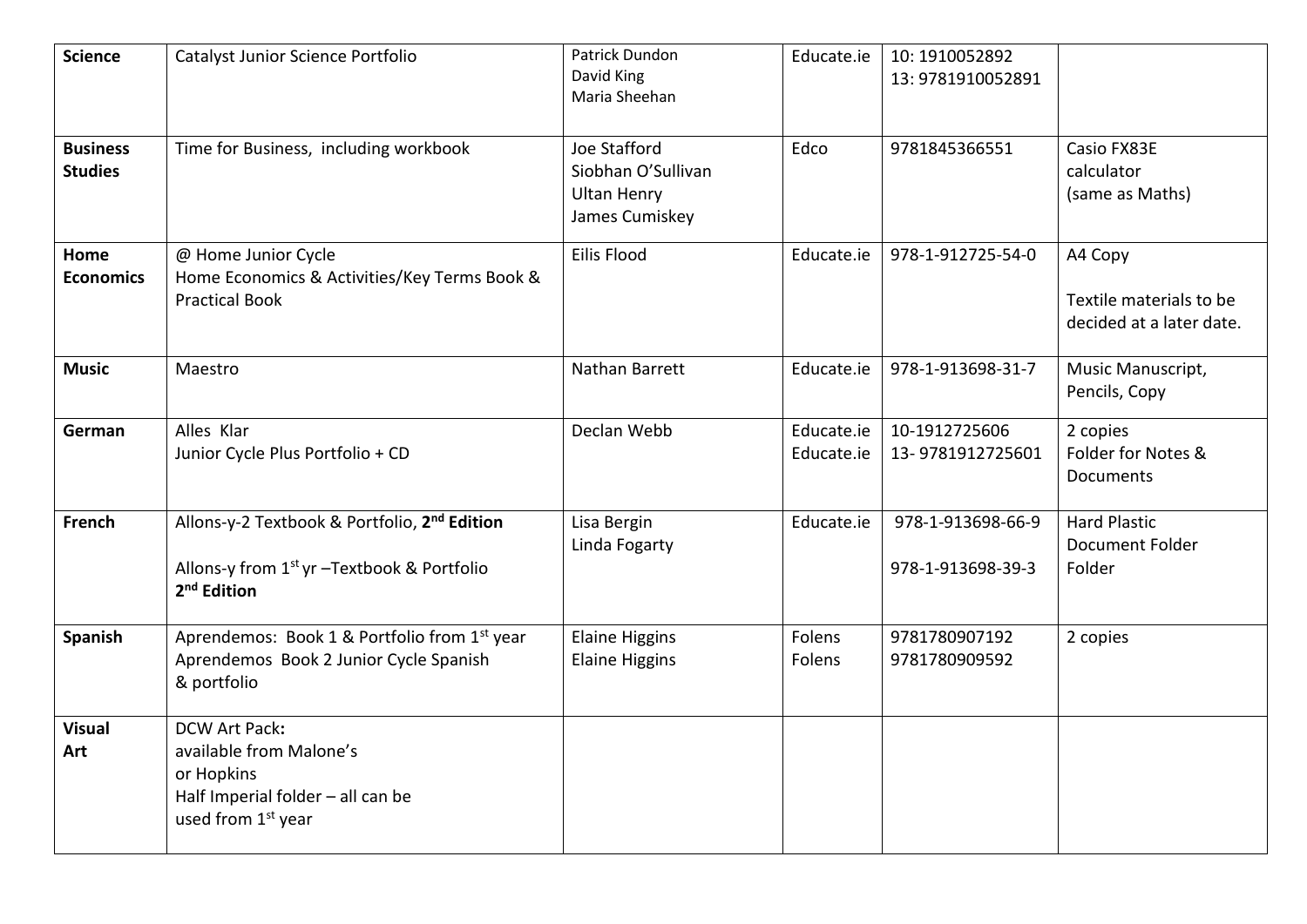| <b>Technical</b><br><b>Graphics</b>  | <b>Discover Graphics</b><br>Junior Cycle Graphics                                                                                                                                                      | Thomas Sheppard<br>Sean Costelloe | Folens    | 9781789278606    | <b>Technical Graphics Kit</b><br><b>Bow Compass</b><br>HB pencil<br>2 H Pencil<br>Eraser & Pencil Sharpener<br>45 degree set square |
|--------------------------------------|--------------------------------------------------------------------------------------------------------------------------------------------------------------------------------------------------------|-----------------------------------|-----------|------------------|-------------------------------------------------------------------------------------------------------------------------------------|
|                                      |                                                                                                                                                                                                        |                                   |           |                  | 60 degree set square                                                                                                                |
| Wellbeing:<br><b>C.S.P.E.</b>        | A world of wellbeing - CSPE for JC<br>(Purchased in 1st year)                                                                                                                                          | Deirdre Murphy<br>Jim Ryan        | Edco 2018 | 9781845367763    | Soft back<br>A4 copy                                                                                                                |
| Wellbeing:<br><b>S.P.H.E.</b>        | My Wellbeing Journey 2                                                                                                                                                                                 | Catherine Deegan<br>Edel O' Brien | Gill      | 978-0-7171-84309 |                                                                                                                                     |
| <b>Wellbeing:</b><br>P.E.            | 1. Light A4 Document folder<br>2. O' Neill's navy tracksuit bottoms (school)<br>3. Grey school hoodie (see uniform list for school tracksuit)<br>4. Gum shield and shin guards.<br>5. White polo shirt |                                   |           |                  |                                                                                                                                     |
| <b>Wellbeing:</b><br><b>Guidance</b> | A4 Documents Folder for handouts from all modules. All handouts must be kept in this.                                                                                                                  |                                   |           |                  |                                                                                                                                     |
| <b>Other Items</b><br>Required       | 1 Black Whiteboard marker<br>1 Red Whiteboard marker                                                                                                                                                   |                                   |           |                  |                                                                                                                                     |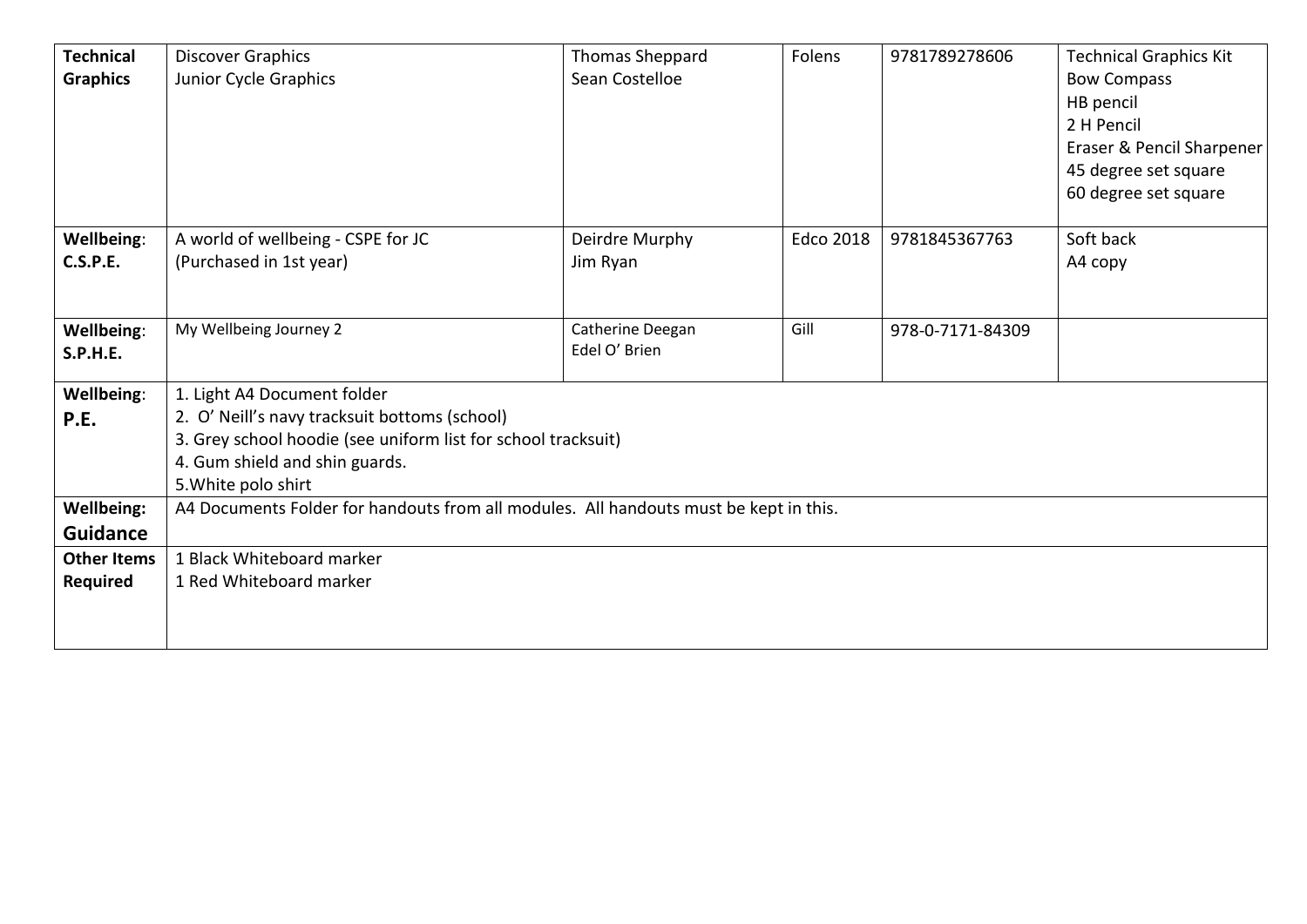# **3 rd Year Booklist 2022-23**

| <b>Subject</b>   | <b>Book &amp; Workbook</b>                    | <b>Author</b>             | <b>Publisher</b> | <b>ISBN number</b>    | <b>Other Requirements</b>   |
|------------------|-----------------------------------------------|---------------------------|------------------|-----------------------|-----------------------------|
|                  | <b>Title</b>                                  |                           |                  |                       |                             |
| <b>Religious</b> | A World of Beliefs                            | Shuna Hutchinson- Edgar & | Folens           | 978-178927-993-1      | 2 copies                    |
| <b>Education</b> |                                               | Mary Deirdre Kinsella     |                  |                       |                             |
| <b>English</b>   | Fire and Ice 2 - 2 <sup>nd</sup> Edition from | Pauline Kelly             | Gill             | 0717191932            | Keep hardback from 2nd Year |
|                  | $2nd$ Year                                    | Deirdre Murphy            |                  |                       | 1 new hardback              |
|                  |                                               | <b>Thomas Seale</b>       |                  |                       |                             |
|                  |                                               |                           |                  |                       | Edco exam papers            |
|                  | Romeo and Juliet                              | Catherine O' Donovan      | Educate.ie       | 978190052877          |                             |
| Irish            | <b>Higher level</b>                           |                           |                  |                       |                             |
|                  | Turas 3 from 2 <sup>nd</sup> Year             | <b>Risteard Mac Liam</b>  | Educate.ie       | 9781912239320         |                             |
|                  |                                               |                           |                  |                       |                             |
|                  | <b>Ordinary level</b>                         |                           |                  |                       |                             |
|                  | Turas 2 from 2 <sup>nd</sup> Year             | <b>Risteard Mac Liam</b>  | Educate.ie       | 9781912239290         |                             |
|                  | Edco Exam Papers relevant to level            |                           |                  |                       |                             |
|                  |                                               |                           |                  |                       |                             |
| <b>Maths</b>     | <b>Connect with Maths</b>                     | John Mc Keon              | Edco             | Textbook:             | For HL & OL                 |
|                  | For Higher Level with Activity Book           | Michelle Kelly            |                  | 987-1-84536-838-8     | Casio fx-83GTX              |
|                  |                                               | <b>Gillian Russell</b>    |                  | <b>Activity Book:</b> | Calculator                  |
|                  |                                               |                           |                  | 978-1-84536-866-1     | (New Model)                 |
|                  |                                               |                           |                  |                       | <b>Geometry Set</b>         |
|                  | <b>Connect with Maths</b>                     |                           | Edco             | Textbook:             | A4 Project                  |
|                  | For Ordinary Level with Activity Book         |                           |                  | 987-84536-826-5       | <b>Maths Copy</b>           |
|                  |                                               |                           |                  | <b>Activity Book</b>  | Log Tables                  |
|                  |                                               |                           |                  | 978-184536-827-2      |                             |
|                  |                                               |                           |                  |                       |                             |
| <b>History</b>   | <b>History Alive</b>                          | <b>Grainne Henry</b>      | Edco             | 978-1-84536-7800      | Copy                        |
|                  | <b>Student Activity Book</b>                  | B. Kennedy et al          | Edco             | 978-1-84536-787-9     | <b>Exam Papers</b>          |
|                  |                                               |                           |                  |                       |                             |
|                  |                                               |                           |                  |                       |                             |
| Geography        | Geography Now                                 | Liam Ashe                 | Edco             | 978-1-84536-781-7     | A4 copy                     |
|                  | Workbook: Hard Copy Needed                    | Kieran Mc Carthy          |                  | 978-1-84536-782-4     | <b>Coloured Pencils</b>     |
|                  |                                               |                           |                  |                       |                             |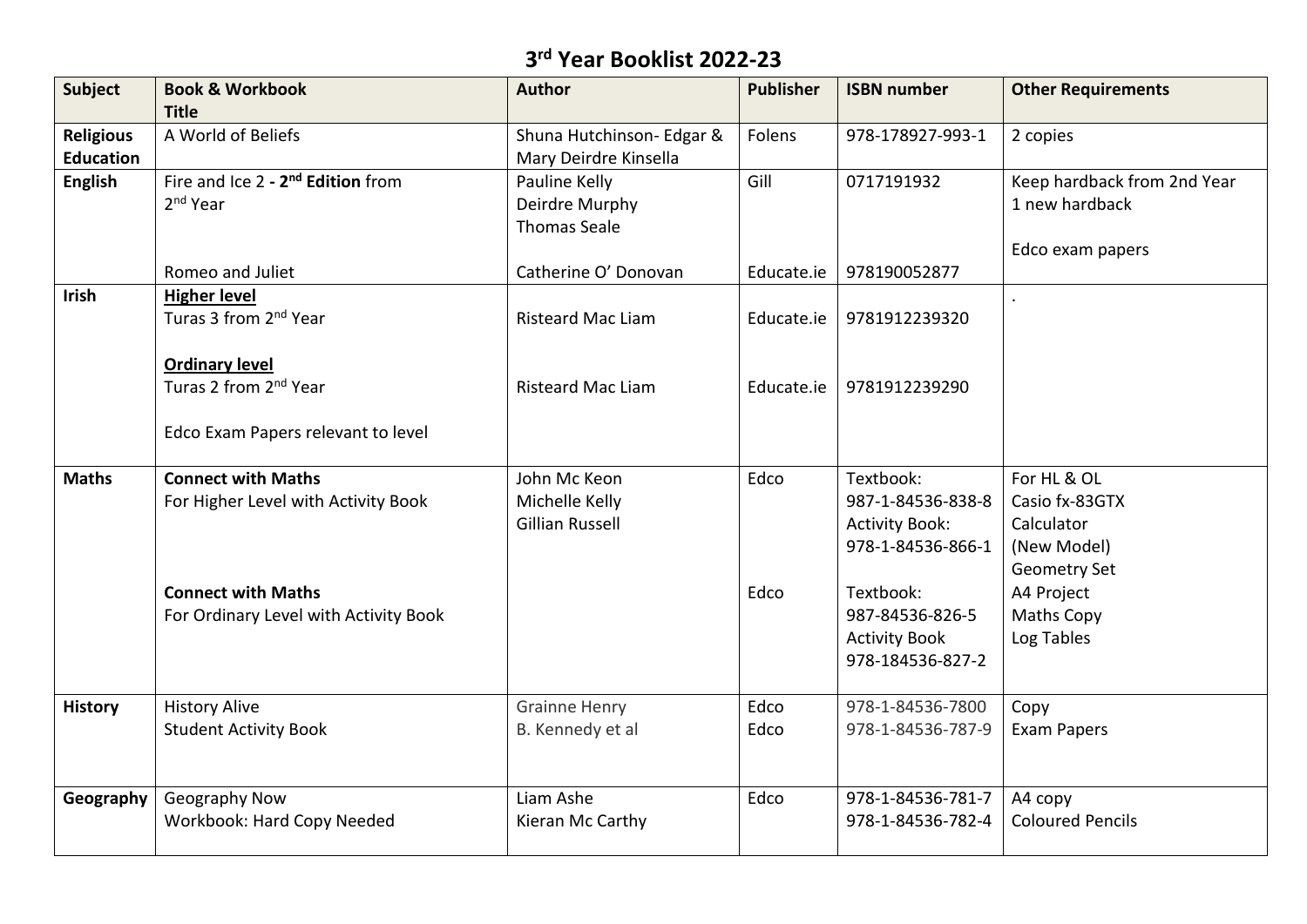| <b>Science</b>   | <b>Catalyst Junior Science</b>       | Patrick Dundon        | Educate.ie | 10:1910052892     |                         |
|------------------|--------------------------------------|-----------------------|------------|-------------------|-------------------------|
|                  | And Portfolio                        | David King            |            | 13:978191005289   |                         |
|                  |                                      | Maria Sheehan         |            |                   |                         |
|                  |                                      |                       |            |                   |                         |
| <b>Business</b>  | Time for Business including          | Joe Stafford,         | Edco       | 9781845366551     | Casio FX83E calculator  |
| <b>Studies</b>   | Workbook                             | Siobhan O'Sullivan,   |            |                   | (same as Maths)         |
|                  |                                      | Ultan Henry,          |            |                   |                         |
|                  |                                      | James Cummiskey       |            |                   |                         |
| Home             | @Home Junior Cycle Home Economics    | Eilis Flood           | Educate.ie | 978-1-912725-54-0 | A4 Copy                 |
| <b>Economics</b> | + Activities / Key Terms Book and    |                       |            |                   |                         |
|                  | <b>Practical Book</b>                |                       |            |                   |                         |
|                  |                                      |                       |            |                   |                         |
|                  | <b>Edco Exam Papers</b>              |                       |            |                   |                         |
| <b>Music</b>     | Maestro                              | Nathan Barrett        | Educate.ie | 9781913698317     |                         |
|                  |                                      |                       |            |                   | Copy<br>Manuscript      |
|                  |                                      |                       |            |                   | Pencils                 |
|                  |                                      |                       |            |                   |                         |
| German           | Alles Klar Junior Cycle German       | Declan Webb           | Educate.ie | 10: 1912725606    | 2 copies                |
|                  | Plus Portfolio and CD                |                       |            | 13:9781912725601  | <b>Folder for Notes</b> |
|                  |                                      |                       |            |                   | and Documents           |
|                  | <b>Edco Exam Papers</b>              |                       |            |                   |                         |
| French           | Allons-y-2 - 2 <sup>nd</sup> Edition | Lisa Bergin           | Educate.ie | 978-1-912239-58-0 | <b>Hard Plastic</b>     |
|                  |                                      | Linda Fogarty         |            |                   | Documents               |
|                  | Exam Papers to be purchased          |                       |            |                   | Folder                  |
|                  | In school in October                 |                       |            |                   |                         |
|                  |                                      |                       |            |                   |                         |
| Spanish          | Aprendemos Book 1 & Portfolio        | <b>Elaine Higgins</b> | Folens     | 9781780907192     | Two                     |
|                  | and                                  |                       |            |                   | new copies              |
|                  | Aprendemos Book 2 & Portfolio        | <b>Elaine Higgins</b> | Folens     | 9781780909592     |                         |
|                  |                                      |                       |            |                   |                         |
|                  | <b>Edco Exam Papers</b>              |                       |            |                   |                         |
|                  |                                      |                       |            |                   |                         |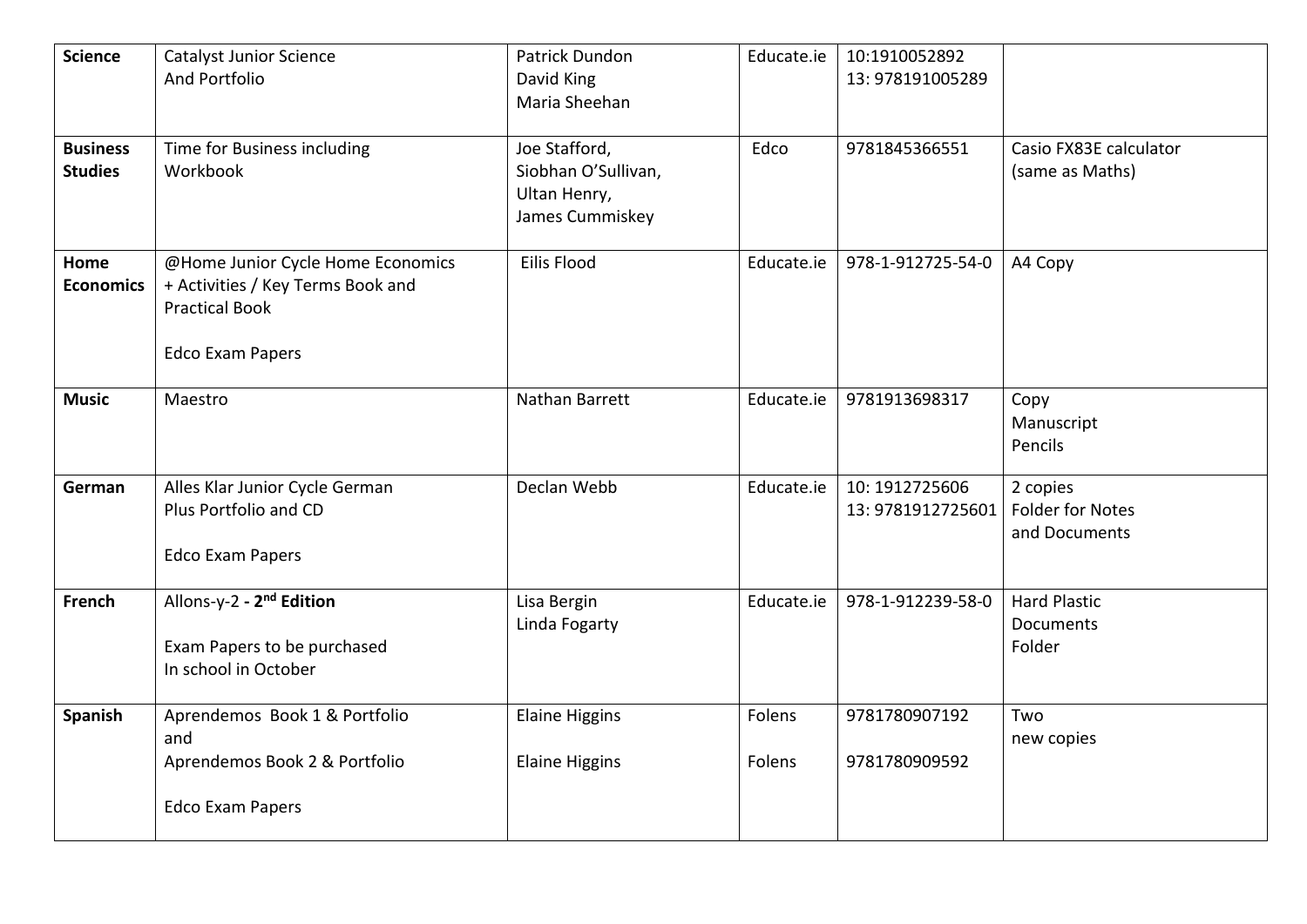| <b>Visual Art</b> | DCW Art Pack:                                                 |                  |      |                 |  |
|-------------------|---------------------------------------------------------------|------------------|------|-----------------|--|
|                   | available from Malone's                                       |                  |      |                 |  |
|                   | or Hopkins                                                    |                  |      |                 |  |
|                   | A2 Art Folder                                                 |                  |      |                 |  |
|                   | Have from 2 <sup>nd</sup> year                                |                  |      |                 |  |
|                   |                                                               |                  |      |                 |  |
| Wellbeing:        | No textbook Required                                          |                  |      |                 |  |
| <b>C.S.P.E.</b>   |                                                               |                  |      |                 |  |
| Wellbeing:        | My Wellbeing Journey 3                                        | Catherine Deegan | Gill | 978-07171-84309 |  |
| <b>S.P.H.E.</b>   |                                                               | Edel O' Brien    |      |                 |  |
|                   |                                                               |                  |      |                 |  |
| Wellbeing:        | 1. Light A4 Document folder                                   |                  |      |                 |  |
| P.E.              | 2. O' Neill's navy tracksuit bottoms (school)                 |                  |      |                 |  |
|                   | 3. Grey school hoodie (see uniform list for school tracksuit) |                  |      |                 |  |
|                   | 4. Gum shield and shin guards.                                |                  |      |                 |  |
|                   | 5. White Polo shirt                                           |                  |      |                 |  |
|                   |                                                               |                  |      |                 |  |
| <b>Wellbeing:</b> | A4 Documents Folder for Handouts                              |                  |      |                 |  |
| <b>Guidance</b>   |                                                               |                  |      |                 |  |
|                   | <b>Other Items</b> 1 Black Whiteboard marker                  |                  |      |                 |  |
| <b>Required</b>   | 1 Red Whiteboard marker                                       |                  |      |                 |  |
|                   |                                                               |                  |      |                 |  |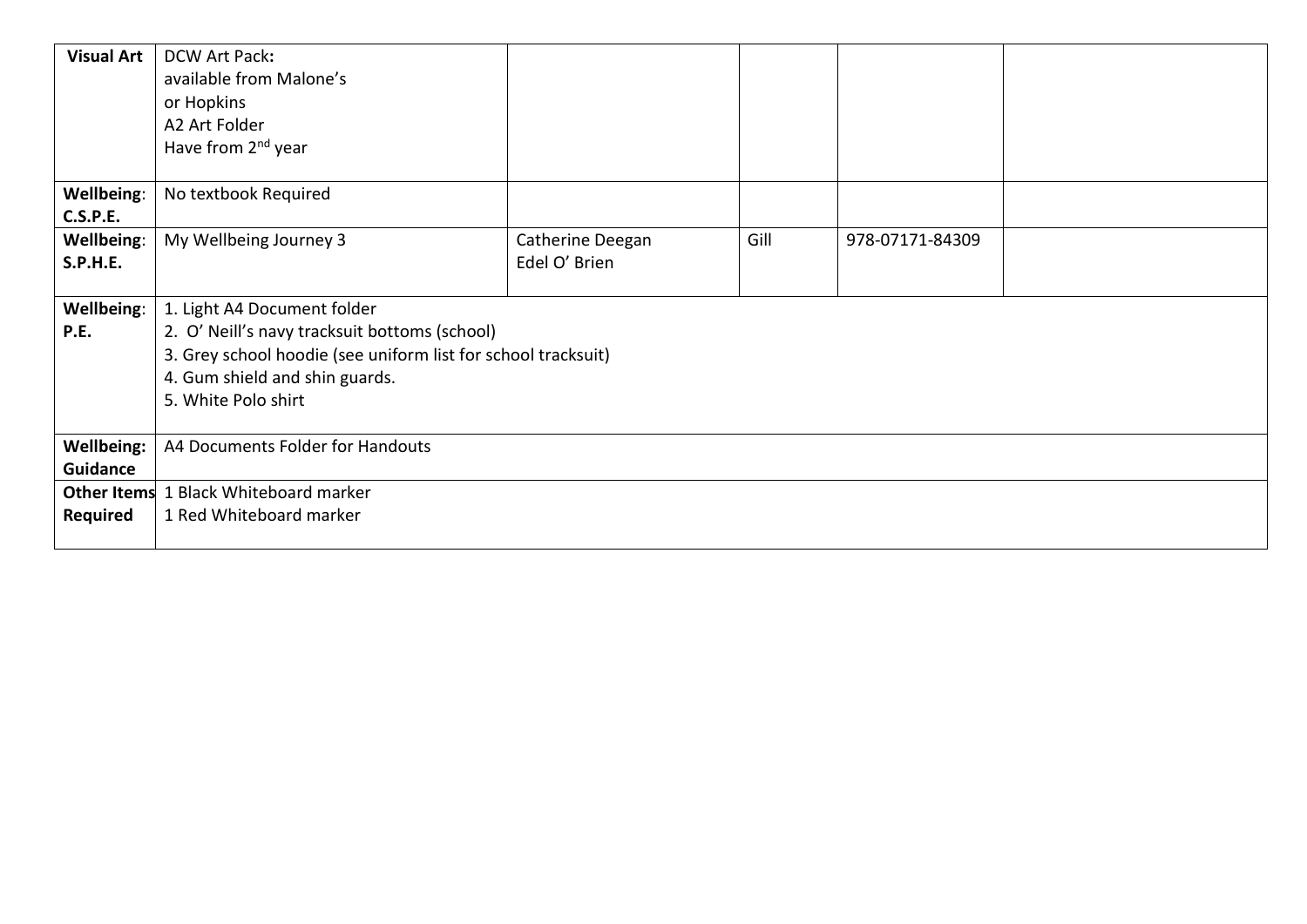#### **5 th Year Booklist 2022-23**

| <b>Subject</b>    | <b>Book &amp; Workbook Title</b>                       | <b>Author</b>                           | <b>Publisher</b>                     | <b>ISBN number</b>                   | <b>Other Requirements</b>                                        |
|-------------------|--------------------------------------------------------|-----------------------------------------|--------------------------------------|--------------------------------------|------------------------------------------------------------------|
| <b>English</b>    | Poetry Focus 2024                                      | Martin Kieran<br><b>Frances Rocks</b>   | Gill                                 | 978-07-171-973714                    | Folder<br><b>Dividers</b><br><b>Refill Pad</b>                   |
|                   | Hamlet                                                 | Edited by<br>Patrick Murray             | Edco                                 | 9781845366414                        |                                                                  |
| Irish             | <b>Higher Level</b><br>Fiuntas                         | Y. O'Toole & E. Wade                    | Edco                                 | 9781845366926                        | Folder for handouts                                              |
|                   | <b>Ordinary Level</b><br>Fuinneamh                     | Y. O' Toole & E. Wade                   | Edco                                 | 9781845366919                        | <b>Folder for Handouts</b>                                       |
|                   | Ar Aghaidh Libh - Gnáthleibhéal                        | Ann Cameron                             | Edco                                 | 971845364137                         |                                                                  |
| <b>Maths</b>      | Text & Texts 3 - New Edition                           | O.D. Morris<br>P. Cooke<br>P. Behan     | C. J. Fallon/<br><b>Celtic Press</b> | 978-1-907705-2830-7                  | Log Tables<br>Fx-83GTX Calculator<br>(New Model)<br>Geometry Set |
|                   | Active Maths 4 Book 1 (H.L.) - 2 <sup>nd</sup> Edition | <b>Michael Keating</b><br>Derek Mulvany | Folens<br>Folens                     | 978-17809-0638-6<br>978-178090-639-3 | A4 Project Maths<br>Paper                                        |
|                   | Active Maths 4 Book 2 - 2nd Edition                    | James O' Loughlin                       |                                      |                                      | Log Tables                                                       |
| <b>History</b>    | Modern Europe and the Wider World<br>(4th Edition)     | Dermot Lucy                             | Gill                                 | 978-07171-7898-8                     | A4 Folder<br><b>Dividers</b>                                     |
| Geography         | Planets and People - 3rd Edition<br>and Core Workbook  | Sue Honan<br>Sue Mulholland             | Mentor                               | 9781909417588                        | A4 Folder for Notes<br><b>Dividers</b>                           |
| <b>Accounting</b> | <b>Exam Papers</b>                                     |                                         |                                      |                                      | Calculator<br>2 Hardback<br>Copies                               |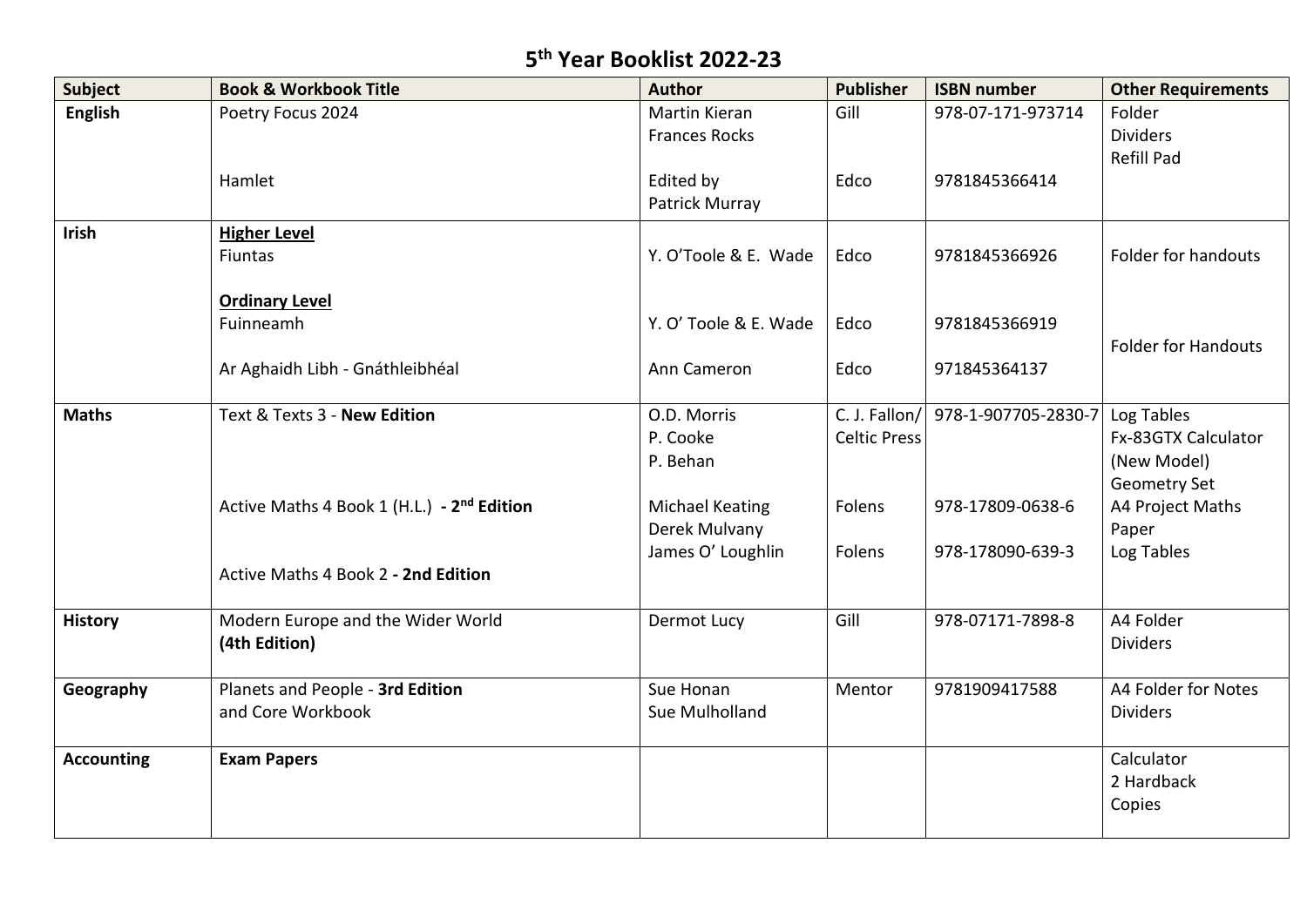| <b>Business</b>          | Leaving Cert. Business Express<br>and Workbook                                                                                                                        | <b>Enda Connolly</b>                                      | Mentor           | 978-1-909417-42-7                 | Calculator<br>Folder for notes                                           |
|--------------------------|-----------------------------------------------------------------------------------------------------------------------------------------------------------------------|-----------------------------------------------------------|------------------|-----------------------------------|--------------------------------------------------------------------------|
| <b>Computer Science</b>  | No books required - everything is digital                                                                                                                             |                                                           |                  |                                   |                                                                          |
| Home<br><b>Economics</b> | Complete Home Economics 2nd Edition                                                                                                                                   | Leanne Gillick &<br>Laura Healy                           | Educate.ie       | 978-1-913228-41-5                 | A4 copy                                                                  |
| <b>Music</b>             | 1. Soundcheck Course A<br>2. Leaving Certificate Music Workbook Course A                                                                                              | Laura Lynch<br>May Costello                               | Edco<br>Folens   | 9781845369644<br>9781841316130    | A4 Music Manuscript<br>A4 Ringbinder<br><b>Plastic Pockets</b><br>Pencil |
| German                   | Deutsch Komplett 2019, 2nd Edition<br>Die Mündliche Prüfung<br>Leaving Certificate German Oral                                                                        | Marie Devlin<br>Quinn & Derval<br>McGrath<br>Niamh Cooper | Folens<br>Folens | 978-1-78927-0136<br>9781789277814 | 2 A4 softback<br>copies<br>A4 Folder For Notes                           |
| French                   | A La Une                                                                                                                                                              | Declan Webb<br>Amelie Voyard-Venant                       | Folens           | 978-1-913698-47-8                 | A4 Folder with Dividers<br>for Notes                                     |
| Spanish                  | Espanol en Accion - 2 <sup>nd</sup> Edition                                                                                                                           | <b>Elaine Higgins</b>                                     | Folens           | 9781789278194                     | Two Copies and a<br>folder for handouts                                  |
| Art                      | <b>New Appreciating Art</b><br>Visual Studies for Leaving Cert<br>DCW Art Pack with A3 Sketch<br>Book available from Malone's<br>or Hopkins<br>A2 Art Folder for Year | Aine Ni<br>Charthaigh<br>Aidan O'Sullivan                 | Gill             | 9780717188697                     | Hardback<br>copy or<br>A4 sheets                                         |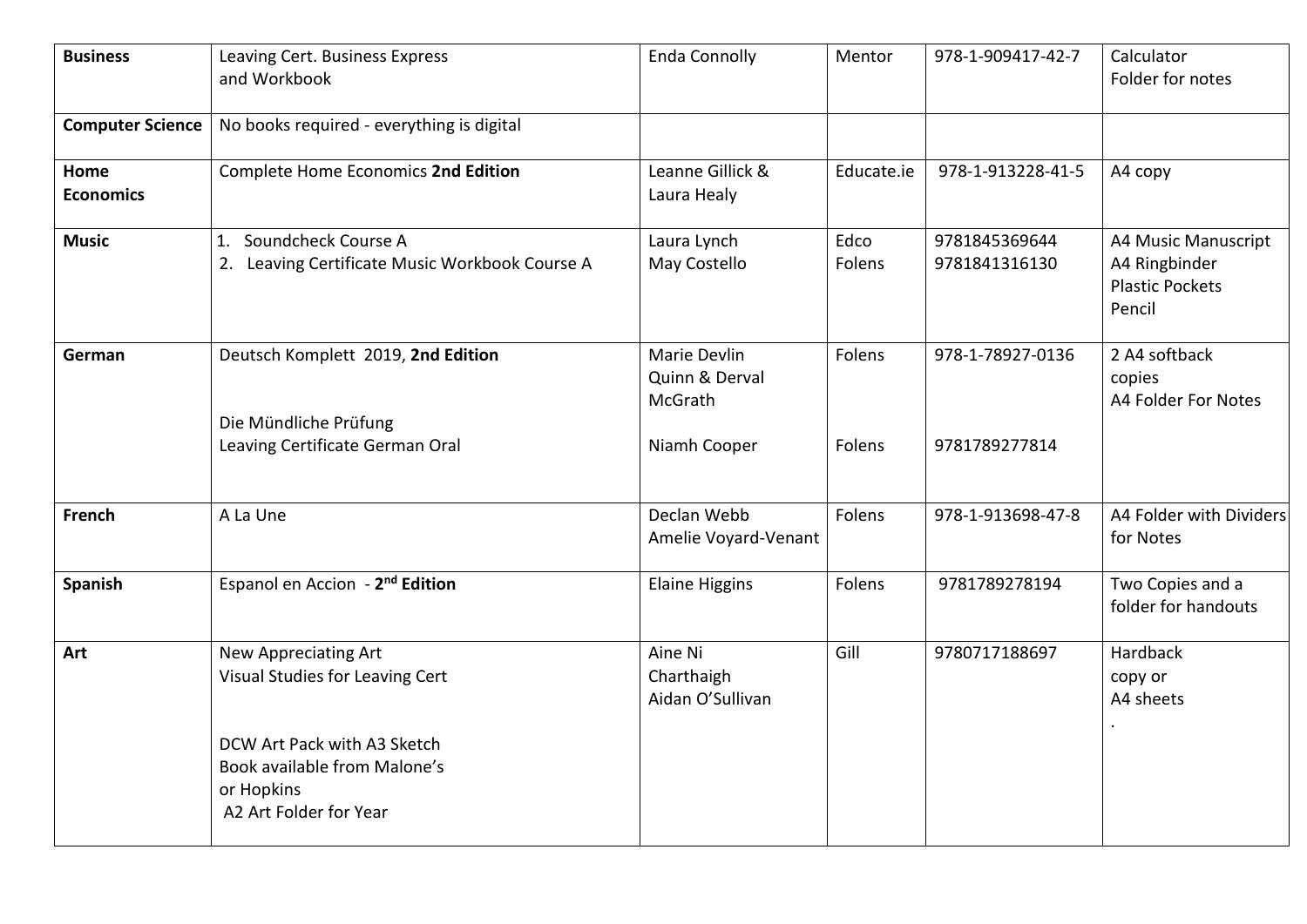| <b>Biology</b>     | Exam Papers                                                   | Joe Rice &      | Edco   |                   | A4 Hardback Copy    |  |  |  |
|--------------------|---------------------------------------------------------------|-----------------|--------|-------------------|---------------------|--|--|--|
|                    | Experiment book                                               | Siobhan Kirwan  | Edco   |                   | A11 Copy            |  |  |  |
|                    | Book: to be decided in September                              |                 |        |                   |                     |  |  |  |
| <b>Physics</b>     | <b>Real World Physics</b>                                     | Dan O' Regan    | Folens | 978-1-78090-606-5 | Log Tables          |  |  |  |
|                    |                                                               |                 |        |                   | Calculator          |  |  |  |
| Chemistry          | <b>Chemistry Live Book</b>                                    | Declan Kennedy  | Folens | 9781780904672     | Log Tables          |  |  |  |
|                    | Chemistry Live Student Lab Notebook 2nd ed                    | Declan Kennedy  | Folens | 9781780904320     | Calculator          |  |  |  |
| <b>L.C.V.P.</b>    | Making it Happen                                              | Caroline McHale | Folens | 9781780904221     | A4 Folder           |  |  |  |
|                    |                                                               |                 |        |                   | <b>Memory Stick</b> |  |  |  |
|                    | Exam Papers                                                   |                 | Edco   |                   |                     |  |  |  |
| P.E.               | 1. Light A4 Document folder                                   |                 |        |                   |                     |  |  |  |
|                    | 2. O' Neill's Navy tracksuit bottoms (school)                 |                 |        |                   |                     |  |  |  |
|                    | 3. Grey school hoodie (see uniform list for school tracksuit) |                 |        |                   |                     |  |  |  |
|                    | 4. White polo shirt                                           |                 |        |                   |                     |  |  |  |
| <b>Other Items</b> | 1 Black Whiteboard marker                                     |                 |        |                   |                     |  |  |  |
| <b>Required</b>    | 1 Red Whiteboard marker                                       |                 |        |                   |                     |  |  |  |
|                    |                                                               |                 |        |                   |                     |  |  |  |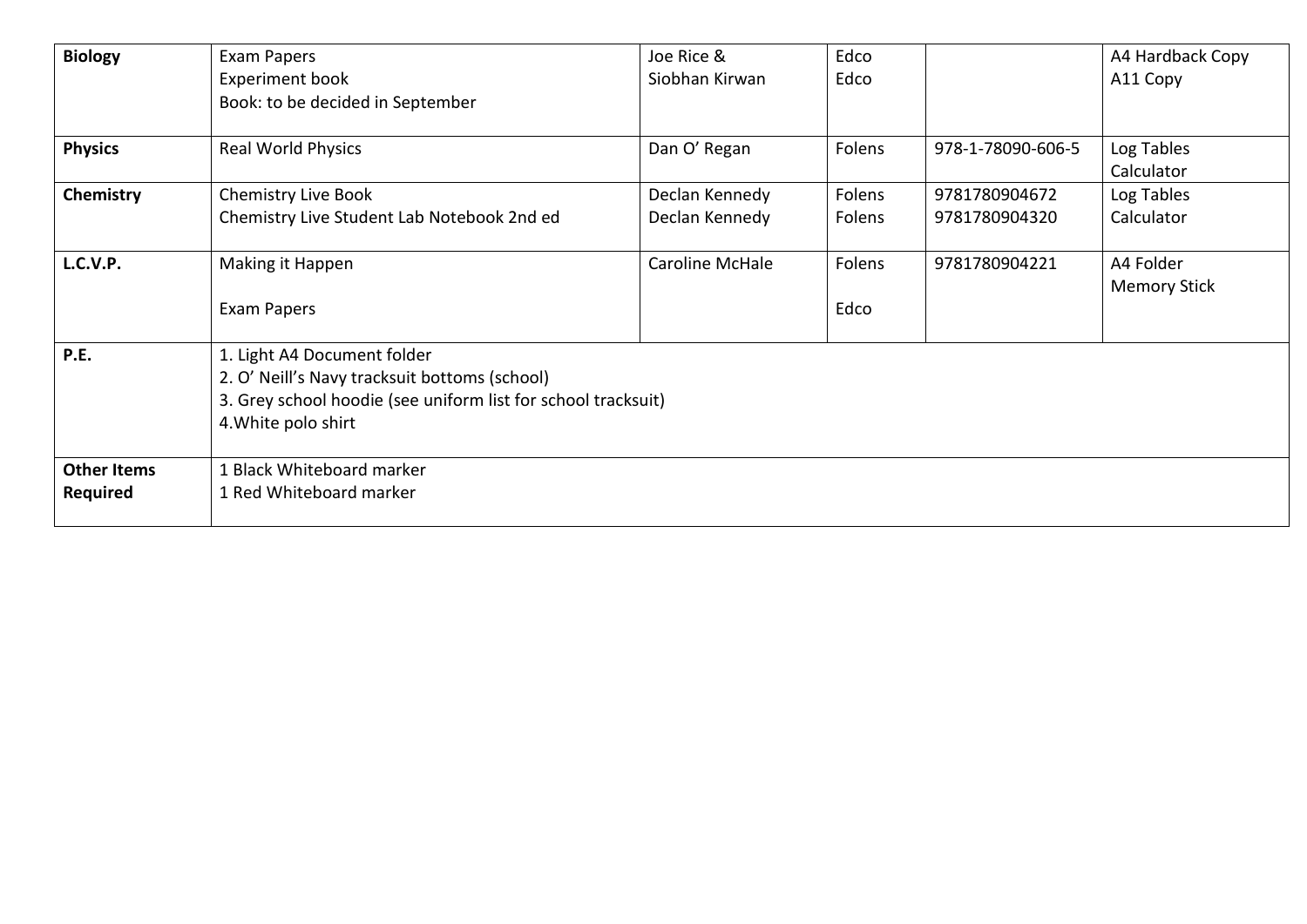## **6 th Year Booklist 2022-23**

| <b>Subject</b> | <b>Book &amp; Workbook</b><br><b>Title</b>                                                                                           | <b>Author</b>                                                | <b>Publisher</b>                    | <b>ISBN number</b>                   | <b>Other Requirements</b>                                    |
|----------------|--------------------------------------------------------------------------------------------------------------------------------------|--------------------------------------------------------------|-------------------------------------|--------------------------------------|--------------------------------------------------------------|
| <b>English</b> | Keep single text and poetry text from 5th year.<br>Poetry Focus 2024                                                                 | Martin Kieran &<br><b>Frances Rocks</b>                      | Gill                                | 978-07171-93714                      | <b>Folder Dividers</b><br><b>Refill Pad</b>                  |
|                | Hamlet<br>Edco Exam papers<br>Comparative texts to be decided in September                                                           | <b>Edited by Patrick</b><br>Murray                           | Edco                                | 9781845366414                        |                                                              |
| Irish          | <b>Higher Level</b><br>Fiúntas from 5th year                                                                                         | Y. O'Toole &<br>E. Wade.                                     | Edco                                | 9781845366926                        | Folder for<br>handouts                                       |
|                | <b>Ordinary Level</b><br>Fuinneamh from 5th year                                                                                     | Y. O' Toole & E.<br>Wade                                     | Edco                                | 9781845366919                        |                                                              |
|                | Ar Aghaidh Libh from 5th year<br>Edco Exam Papers relevant to level                                                                  | Ann Cameron                                                  |                                     | 9781845364137                        |                                                              |
| <b>Maths</b>   | Text and Tests 3: - New Edition                                                                                                      | O.D. Maurice,<br>P. Cooke,<br>P. Behan.                      | C. J. Fallon<br><b>Celtic Press</b> | 978-1-907705-2830-7                  | Calculator<br>Fx-83GTX<br>(New Model)<br><b>Geometry Set</b> |
|                | Active Maths 4 Book 1 (H.L.) - 2 <sup>nd</sup> Edition<br>Active Maths 4 Book 2 - 2 <sup>nd</sup> Edition<br><b>Edco Exam Papers</b> | <b>Michael Keating</b><br>Derek Mulvany<br>James O' Loughlin | Folens<br>Folens                    | 978-17809-0638-6<br>978-178090-639-3 | A4 Project Maths Copy<br>Log Tables                          |
| <b>History</b> | Modern Europe and the Wider<br>World - 4th Edition                                                                                   | Dermot Lucy                                                  | Gill                                | 978-07171-7898-8                     |                                                              |
|                | <b>Edco Exam Papers</b>                                                                                                              |                                                              |                                     |                                      |                                                              |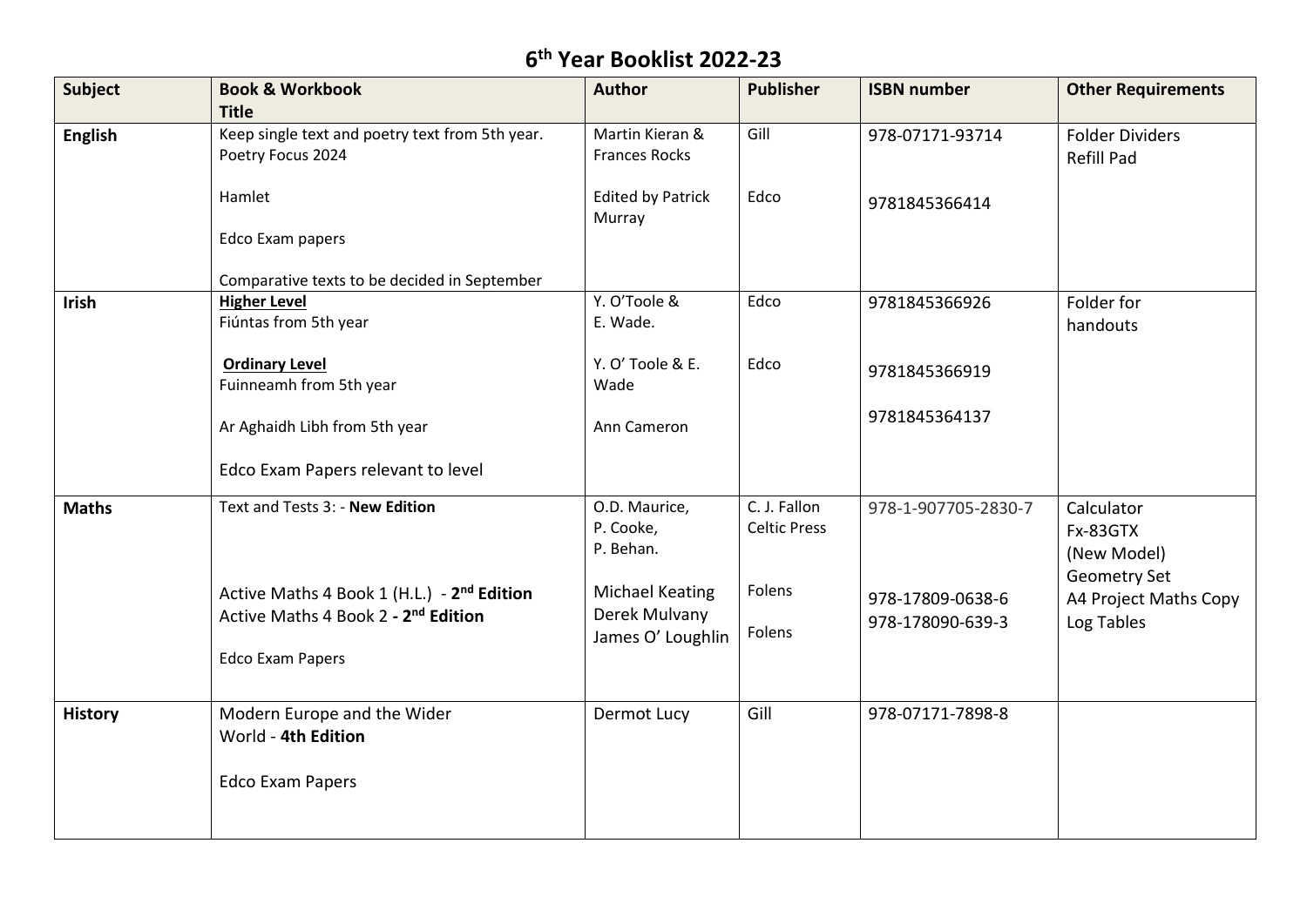| Geography               | Planet and People                                 | Sue Mulholland       | Mentor  | 978-1-909417-58-8 | 1 large              |
|-------------------------|---------------------------------------------------|----------------------|---------|-------------------|----------------------|
|                         | Core Workbook                                     | Sue Honan            |         | 978-1-909417-71-7 | A4 folder for        |
|                         | Hard Copy Needed                                  |                      |         |                   | <b>Notes</b>         |
|                         | Planet and People                                 |                      |         |                   | <b>Dividers</b>      |
|                         | Human Environment - 3rd Edition                   |                      |         |                   |                      |
|                         |                                                   |                      |         |                   |                      |
| <b>Accounting</b>       | <b>Exam Papers</b>                                |                      |         |                   | Calculator           |
|                         |                                                   |                      |         |                   | 2 Hardback Copies    |
|                         |                                                   |                      |         |                   |                      |
| <b>Business</b>         | Leaving Cert. Business Express                    | <b>Enda Connolly</b> | Mentor  | 978-1-909417-42-7 | Calculator           |
|                         | and Workbook                                      |                      |         |                   | Folder for notes     |
|                         |                                                   |                      |         |                   |                      |
| <b>Economics</b>        | <b>Economics Now</b>                              | Michael Ruane        | Gill    | 9780717191994     |                      |
|                         |                                                   |                      |         |                   |                      |
| <b>Computer Science</b> | No books required as all is digital               |                      |         |                   |                      |
|                         |                                                   |                      |         |                   |                      |
| Home                    | Complete Home Economics - 2 <sup>nd</sup> Edition | Leanne Gillick &     | Educate | 978-1-913228-41-5 | A4 copy              |
| <b>Economics</b>        | <b>Edco Exam Papers</b>                           | Laura Healy          |         |                   |                      |
|                         |                                                   |                      |         |                   |                      |
| <b>Music</b>            | Soundcheck Course A                               | Laura Lynch          | Edco    | 9781845369644     |                      |
|                         |                                                   |                      |         |                   |                      |
|                         | Leaving Certificate Music                         | May Costello         | Folens  | 9781841316130     |                      |
|                         | Workbook Course A                                 |                      |         |                   |                      |
|                         |                                                   |                      |         |                   |                      |
|                         | Exam Papers to be purchased in September          |                      |         |                   |                      |
|                         |                                                   |                      |         |                   |                      |
| German                  | Deutsch Komplett 2019 - 2 <sup>nd</sup> Edition   | Marie Devlin         | Folens  | 978-1-78927-0136  | 2 A4 softback copies |
|                         |                                                   | Quinn                |         |                   | A4 Folder for Notes  |
|                         |                                                   | Derval McGrath       |         |                   |                      |
|                         |                                                   |                      |         |                   |                      |
|                         | Die Mündliche Prüfung                             | Niamh Cooper         | Folens  | 9781789277814     |                      |
|                         | Leaving Certificate German Oral                   |                      |         |                   |                      |
|                         |                                                   |                      |         |                   |                      |
|                         | Leaving Certificate past Exam Papers              |                      |         |                   |                      |
|                         | To be purchased in September                      |                      |         |                   |                      |